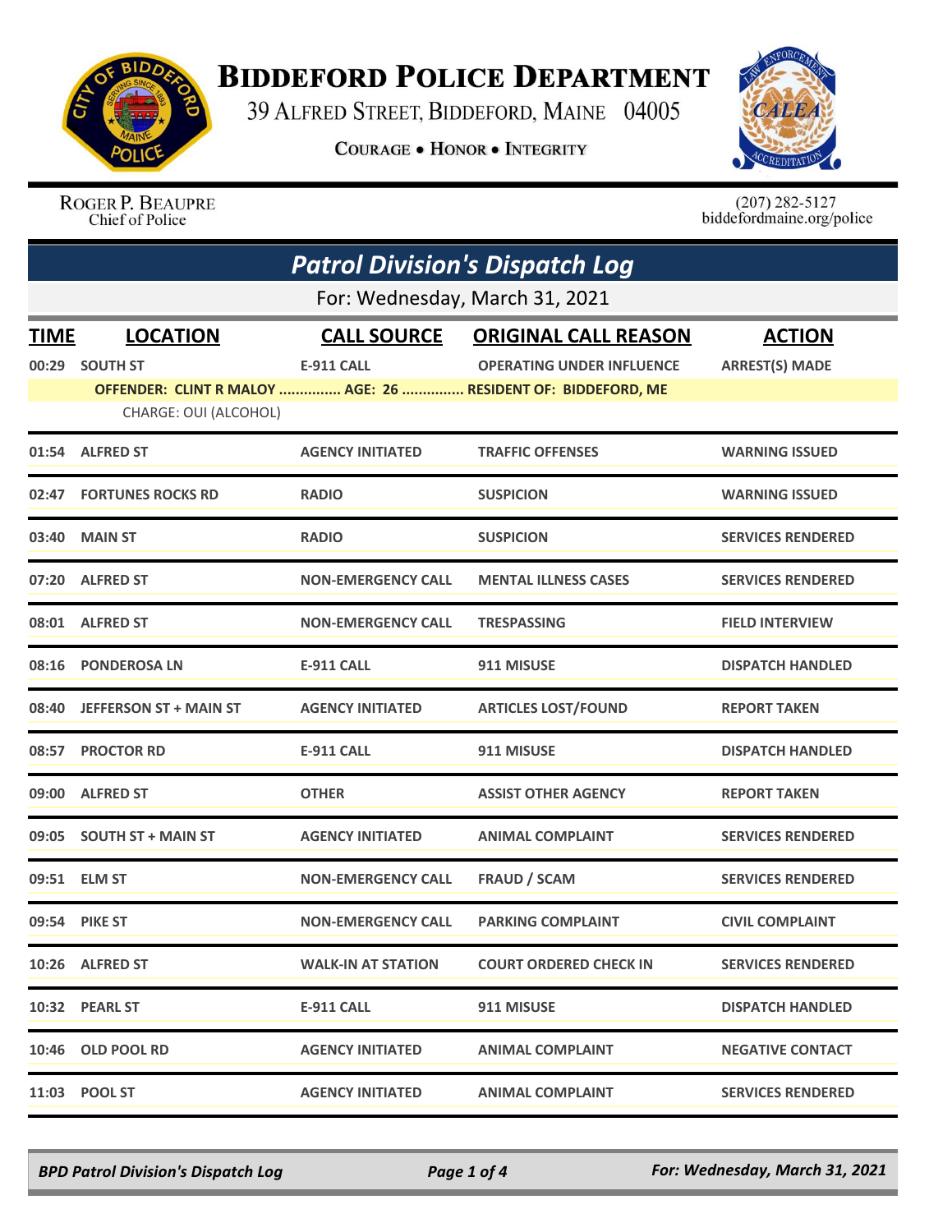| <b>TIME</b> | <b>LOCATION</b>                  | <b>CALL SOURCE</b>        | <b>ORIGINAL CALL REASON</b>        | <b>ACTION</b>            |
|-------------|----------------------------------|---------------------------|------------------------------------|--------------------------|
|             | 11:12 GUINEA RD                  | <b>AGENCY INITIATED</b>   | <b>ANIMAL COMPLAINT</b>            | <b>NEGATIVE CONTACT</b>  |
|             | 11:50 POOL ST + BLANDINGS WAY    | <b>AGENCY INITIATED</b>   | <b>TRAFFIC OFFENSES</b>            | <b>WARNING ISSUED</b>    |
|             | <b>11:55 HILL ST</b>             | <b>NON-EMERGENCY CALL</b> | <b>HARASSMENT</b>                  | <b>SERVICES RENDERED</b> |
|             | 12:01 POOL ST + HIDDEN FARM RD   | <b>AGENCY INITIATED</b>   | <b>TRAFFIC OFFENSES</b>            | <b>WARNING ISSUED</b>    |
|             | 12:02 POOL ST                    | <b>AGENCY INITIATED</b>   | <b>TRAFFIC OFFENSES</b>            | <b>WARNING ISSUED</b>    |
|             | 12:11 POOL ST                    | <b>AGENCY INITIATED</b>   | <b>TRAFFIC OFFENSES</b>            | <b>WARNING ISSUED</b>    |
| 12:18       | <b>POOL ST + HIDDEN FARM RD</b>  | <b>AGENCY INITIATED</b>   | <b>TRAFFIC OFFENSES</b>            | <b>WARNING ISSUED</b>    |
| 12:27       | <b>POOL ST + MEETINGHOUSE RD</b> | <b>AGENCY INITIATED</b>   | <b>TRAFFIC OFFENSES</b>            | <b>WARNING ISSUED</b>    |
| 12:35       | <b>POOL ST + HIDDEN FARM RD</b>  | <b>AGENCY INITIATED</b>   | <b>TRAFFIC OFFENSES</b>            | <b>VSAC ISSUED</b>       |
| 12:39       | <b>WEST ST</b>                   | <b>E-911 CALL</b>         | 911 MISUSE                         | <b>DISPATCH HANDLED</b>  |
|             | 12:44 POOL ST + HIDDEN FARM RD   | <b>AGENCY INITIATED</b>   | <b>TRAFFIC OFFENSES</b>            | <b>VSAC ISSUED</b>       |
| 12:51       | <b>WASHINGTON ST</b>             | <b>NON-EMERGENCY CALL</b> | <b>MENTAL ILLNESS CASES</b>        | <b>SERVICES RENDERED</b> |
|             | 12:52 POOL ST + BLANDINGS WAY    | <b>AGENCY INITIATED</b>   | <b>TRAFFIC OFFENSES</b>            | <b>WARNING ISSUED</b>    |
| 13:01       | <b>POOL ST</b>                   | <b>AGENCY INITIATED</b>   | <b>TRAFFIC OFFENSES</b>            | <b>WARNING ISSUED</b>    |
|             | 13:10 POOL ST                    | <b>AGENCY INITIATED</b>   | <b>TRAFFIC OFFENSES</b>            | <b>WARNING ISSUED</b>    |
|             | 13:15 POOL ST + MEETINGHOUSE RD  | <b>AGENCY INITIATED</b>   | <b>TRAFFIC OFFENSES</b>            | <b>WARNING ISSUED</b>    |
|             | 13:23 POOL ST + MEETINGHOUSE RD  | <b>AGENCY INITIATED</b>   | <b>TRAFFIC OFFENSES</b>            | <b>WARNING ISSUED</b>    |
|             | 13:29 ALFRED ST                  | <b>AGENCY INITIATED</b>   | <b>PAPERWORK</b>                   | <b>PAPERWORK SERVED</b>  |
|             | 13:30 POOL ST + HIDDEN FARM RD   | <b>AGENCY INITIATED</b>   | <b>TRAFFIC OFFENSES</b>            | <b>VSAC ISSUED</b>       |
|             | <b>13:55 VINE ST</b>             | <b>NON-EMERGENCY CALL</b> | <b>ASSAULT</b>                     | <b>REPORT TAKEN</b>      |
|             | 14:01 POOL ST + SEVIGNY AVE      | <b>AGENCY INITIATED</b>   | <b>TRAFFIC OFFENSES</b>            | <b>WARNING ISSUED</b>    |
|             | 14:07 POOL ST + DECARY RD        | <b>AGENCY INITIATED</b>   | <b>TRAFFIC OFFENSES</b>            | <b>WARNING ISSUED</b>    |
|             | 14:07 BLANDINGS WAY              | <b>NON-EMERGENCY CALL</b> | <b>PARKING COMPLAINT</b>           | <b>WARNING ISSUED</b>    |
|             | 14:08 ALFRED ST                  | <b>WALK-IN AT STATION</b> | <b>SEX OFFENDER REGISTRATION</b>   | <b>REPORT TAKEN</b>      |
|             | 14:10 MAY ST                     | <b>AGENCY INITIATED</b>   | <b>SEX OFFENDER COMPLIANCE CHK</b> | <b>NO VIOLATION</b>      |

*BPD Patrol Division's Dispatch Log Page 2 of 4 For: Wednesday, March 31, 2021*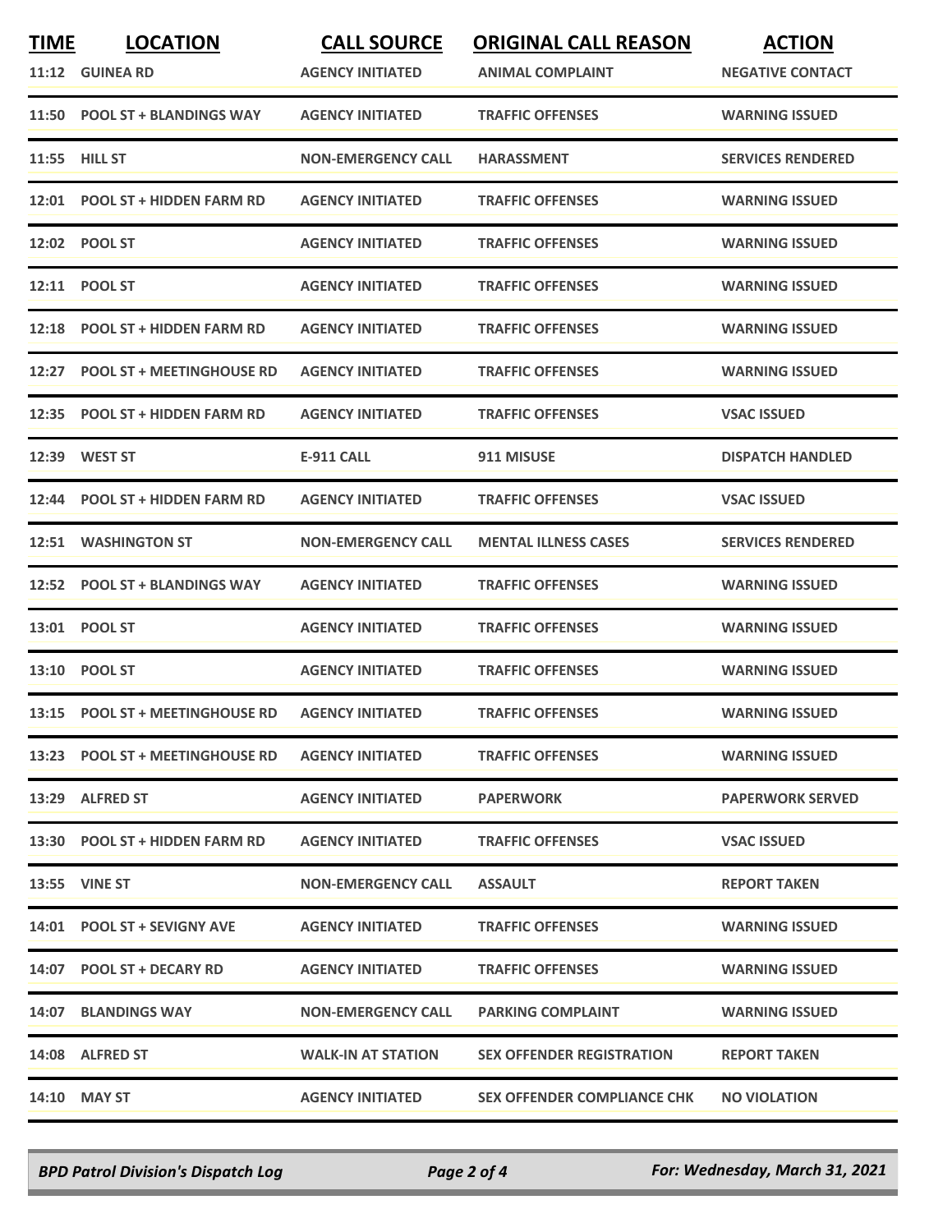| <b>TIME</b> | <b>LOCATION</b>                                                                                 | <b>CALL SOURCE</b>                | <b>ORIGINAL CALL REASON</b>        | <b>ACTION</b>                |  |  |
|-------------|-------------------------------------------------------------------------------------------------|-----------------------------------|------------------------------------|------------------------------|--|--|
|             | 14:11 ALFRED ST                                                                                 | <b>AGENCY INITIATED</b>           | <b>SEX OFFENDER COMPLIANCE CHK</b> | <b>NO VIOLATION</b>          |  |  |
|             | 14:16 POOL ST                                                                                   | <b>E-911 CALL</b>                 | <b>DOMESTIC COMPLAINTS</b>         | <b>UNFOUNDED</b>             |  |  |
|             | 14:20 MAPLE ST                                                                                  | <b>AGENCY INITIATED</b>           | <b>SEX OFFENDER COMPLIANCE CHK</b> | <b>NEGATIVE CONTACT</b>      |  |  |
|             | 14:29 GRANITE ST + KASON LN                                                                     | <b>AGENCY INITIATED</b>           | <b>TRAFFIC OFFENSES</b>            | <b>WARNING ISSUED</b>        |  |  |
|             | 14:32 WASHINGTON ST                                                                             | <b>NON-EMERGENCY CALL</b>         | <b>MENTAL ILLNESS CASES</b>        | <b>SERVICES RENDERED</b>     |  |  |
|             | 14:33 LEDGEMERE DR                                                                              | <b>AGENCY INITIATED</b>           | <b>ANIMAL COMPLAINT</b>            | <b>SERVICES RENDERED</b>     |  |  |
|             | 14:33 ELM ST                                                                                    | <b>NON-EMERGENCY CALL</b>         | <b>CRIMINAL MISCHIEF</b>           | <b>UNFOUNDED</b>             |  |  |
|             | 14:34 ELM ST                                                                                    | E-911 CALL                        | 911 MISUSE                         | <b>DISPATCH HANDLED</b>      |  |  |
|             | 14:39 WEST ST + LEVI LN                                                                         | AGENCY INITIATED TRAFFIC OFFENSES |                                    | <b>SUMMONS ISSUED</b>        |  |  |
|             | OFFENDER: PHILIP NELSON NORTON  AGE: 28  RESIDENT OF: BIDDEFORD, ME                             |                                   |                                    |                              |  |  |
|             | <b>CHARGE: OPERATING WITH EXPIRED LICENSE OVER 90 DAYS</b>                                      |                                   |                                    |                              |  |  |
|             | 14:55 HILL ST                                                                                   | <b>NON-EMERGENCY CALL</b>         | <b>DISTURBANCE / NOISE</b>         | <b>CIVIL COMPLAINT</b>       |  |  |
|             | 15:08 GRAHAM ST                                                                                 | <b>AGENCY INITIATED</b>           | <b>SEX OFFENDER COMPLIANCE CHK</b> | <b>NEGATIVE CONTACT</b>      |  |  |
|             | 15:10 ALFRED ST                                                                                 | <b>WALK-IN AT STATION</b>         | <b>ASSIST CITIZEN</b>              | <b>SERVICES RENDERED</b>     |  |  |
|             | 15:13 CENTURY DR + WEST ST                                                                      | <b>AGENCY INITIATED</b>           | <b>TRAFFIC OFFENSES</b>            | <b>WARNING ISSUED</b>        |  |  |
|             | 15:13 ALFRED ST                                                                                 | <b>NON-EMERGENCY CALL</b>         | <b>OUT FOR FOLLOW UP</b>           | <b>SUMMONS ISSUED</b>        |  |  |
|             | OFFENDER: BRADLEY ALBERT BRIDGES  AGE: 52  RESIDENT OF: BUXTON, ME<br>CHARGE: CRIMINAL TRESPASS |                                   |                                    |                              |  |  |
|             | 15:14 ALFRED ST                                                                                 | E-911 CALL                        | <b>TRESPASSING</b>                 | <b>REPORT TAKEN</b>          |  |  |
|             | 15:15 JEFFERSON ST                                                                              | <b>AGENCY INITIATED</b>           | <b>SEX OFFENDER COMPLIANCE CHK</b> | <b>NEGATIVE CONTACT</b>      |  |  |
|             | 16:14 LANDRY ST + HILL ST                                                                       | <b>AGENCY INITIATED</b>           | <b>TRAFFIC OFFENSES</b>            | <b>WARNING ISSUED</b>        |  |  |
|             | 16:30 POOL ST + DECARY RD                                                                       | <b>AGENCY INITIATED</b>           | <b>TRAFFIC OFFENSES</b>            | <b>WARNING ISSUED</b>        |  |  |
|             | 16:56 ELM ST                                                                                    | <b>WALK-IN AT STATION</b>         | <b>BURGLARY OF A MOTOR VEHICLE</b> | <b>REPORT TAKEN</b>          |  |  |
|             | 17:10 ALFRED ST                                                                                 | <b>WALK-IN AT STATION</b>         | <b>COURT ORDERED CHECK IN</b>      | <b>DISPATCH HANDLED</b>      |  |  |
|             | 17:16 POOL ST                                                                                   | <b>NON-EMERGENCY CALL</b>         | <b>TRESPASSING</b>                 | <b>REFERRED OTHER AGENCY</b> |  |  |
|             | 17:23 WEST ST                                                                                   | <b>NON-EMERGENCY CALL</b>         | <b>ANIMAL COMPLAINT</b>            | <b>REFERRED OTHER AGENCY</b> |  |  |
|             | 17:24 SPRUCE ST                                                                                 | <b>NON-EMERGENCY CALL</b>         | <b>HARASSMENT</b>                  | <b>SERVICES RENDERED</b>     |  |  |
|             |                                                                                                 |                                   |                                    |                              |  |  |

*BPD Patrol Division's Dispatch Log Page 3 of 4 For: Wednesday, March 31, 2021*